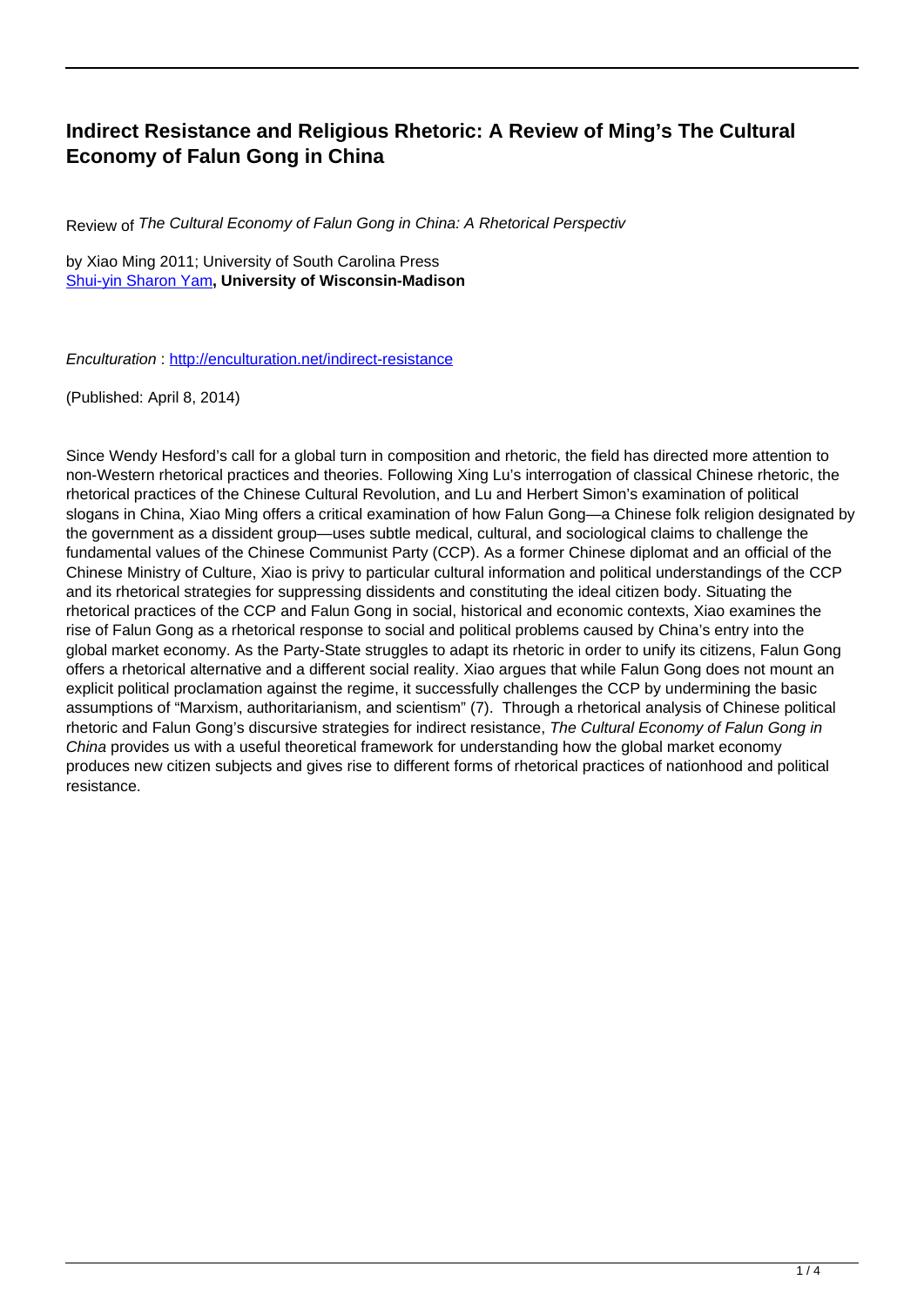

Tracing the rhetorical interactions between the CCP and Falun Gong from three main angles—culture and history, discourse, and audience—Xiao demonstrates how both organizations repurpose classical traditions and historical maxims to accommodate an audience that is increasingly vocal about its dissatisfaction with the regime. Xiao emphasizes that "by using 'cultural economy' as an umbrella term," she can "discuss how culture relates to and functions as an organizing system of history, religion, politics, ethics, and medical anthropology that impacts the struggle of Falun Gong" (7). The first chapter offers a thick description of the rhetorical context and sociopolitical situations in China; it also explains the fundamental ideologies behind the CCP's rhetoric and how the Party maintains its control through language. The second chapter then analyzes the rhetorical strategies Falun Gong uses implicitly to challenge the dominant regime, and why this folk religion is seen as threatening by the Party-State. This is followed by a chapter that provides further context to explain why Chinese citizens find Falun Gong particularly attractive, given their surrounding political and socioeconomic situations. Chapter 4 then examines how tropes and ideographs are used by both Falun Gong and the CCP for their respective purposes. Finally, in the last chapter Xiao traces the rhetorical history of radical political changes in China since the Cultural Revolution to illuminate the changing subjectivity of the Chinese audience has given rise to Falun Gong and a more participatory and vocal citizenry. Though this book is oriented toward communication scholars interested in the political and religious rhetoric of China, its examination of the changing rhetorical strategies under the global market economy would appeal to many rhetoric scholars interested in how nation-states and grassroots organizations cope with neoliberalism by discursively creating and mobilizing their constituents.

For readers unfamiliar with the context of Xiao's study, most chapters Xiao offer in-depth descriptions of the sociopolitical and economic conditions of China that situate Falun Gong and its rhetorical practices. Most of Xiao's original analysis of the dissident group can be found in chapter 2. Here, Xiao examines how the CCP rhetorically calls the ideal citizen into being using Marxist materialism, authoritarianism, and scientism. These discourses create a community based on a supposedly emotionless set of political rules that emphasizes the role of science and technology in solving social problems. The Party's rhetorical strategies, Xiao argues, have been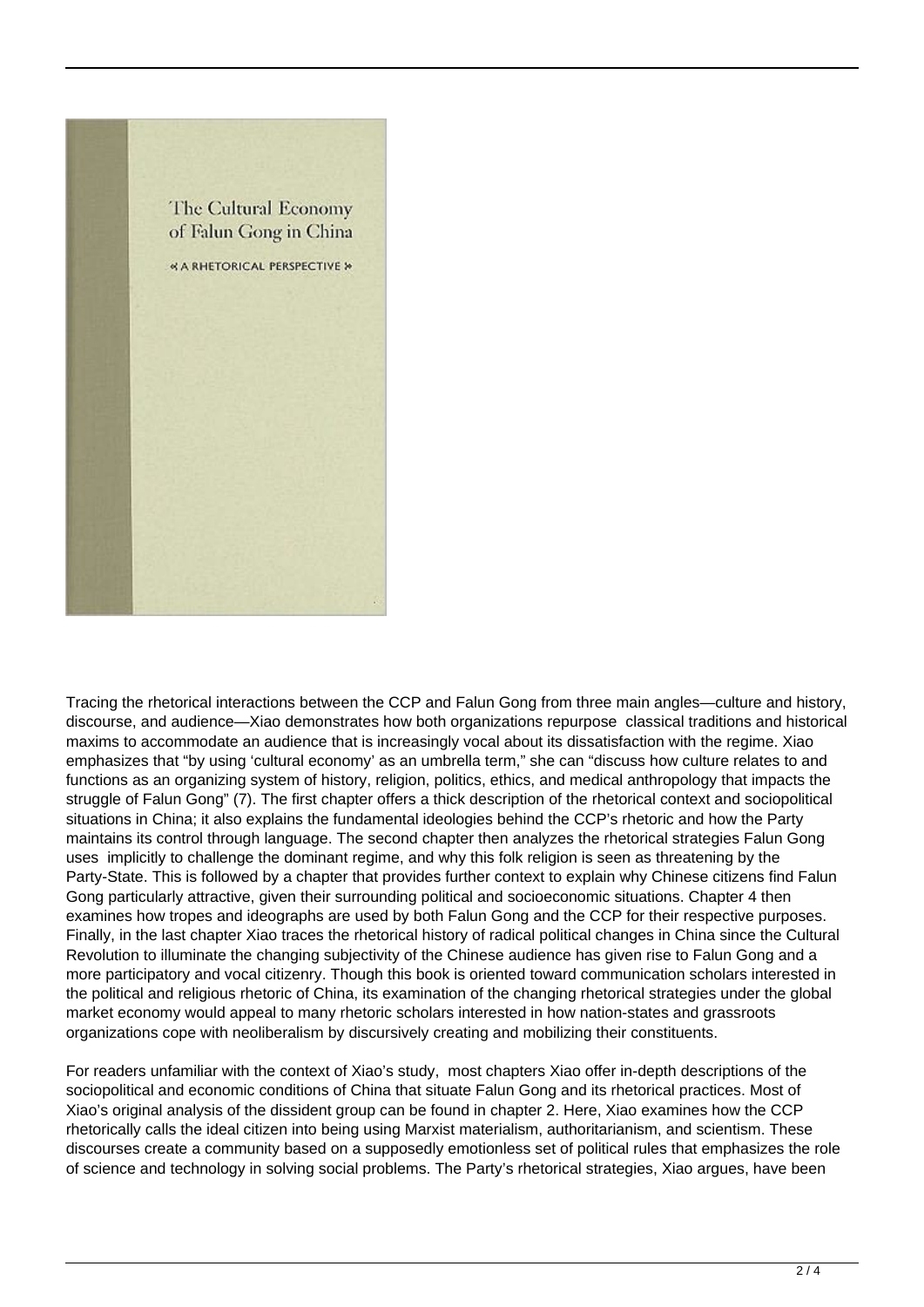largely successful in creating citizen subjects who reinforce and collaborate with the regime. However, as China enters the global market economy, these discourses are no longer sufficient to explain large-scale social problems, such as the uneven distribution of wealth and the lack of public welfare for many marginalized populations. Exposed to different information on the Internet, Chinese citizens are becoming increasingly more vocal about their public opinions. This rhetorical situation gives rise not only to new discursive strategies among Party leaders, but also to grassroots dissident groups like Falun Gong, which deploys arguments with "subtle and complex moral, cultural, sociological, and medical anthropological roots" (17). Using Kevin O'Brien and Lianjiang Li's concept of "rightful resistance," Xiao argues that even though Falun Gong operates within legal boundaries, it remains subversive by rhetorically undermining the ideological assumptions of the CCP (20).

Started as a grassroots organization promoting mental and physical health, Falun Gong discursively links physical illnesses to social problems and suffering; in other words, private bodily pain is represented as "the internalization of societal issues in human bodies" (19). Xiao argues that Falun Gong becomes politically threatening to the regime because "the somatic discourse of Falun Gong members becomes a form of social critique" (19). Tracing the rhetorical roots of the group to traditional Chinese medicine while drawing on Western theorists such as Donna Haraway and Arthur Kleinman, Xiao demonstrates how Falun Gong uses classical tropes and traditional values to provide comfort and social empowerment for populations that feel alienated by the new market economy in China. In addition to creating subjects who "transcend inwardly directed self-interest to focus on societal issues, becoming social or cultural agents" (68), Falun Gong also challenges Marxist materialism and scientism by emphasizing emotions and self-nurturing gestures dissociated from Party interests, and by revealing the inadequacy of technology for solving social issues. Using "alternative moral discourse encoded in theological terms" (1), Falun Gong is able subtly to undermine the fundamental ideological assumptions that ground the current communist regime. This book demonstrates that resistance against the dominant regime does not always resort to explicit political proclamations. Rather, it may be more effective for dissidents to deploy rhetorical actions that, while falling within the boundaries of authorized channels, subtly promote non-compliant behaviors and subversive ideologies. This argument calls for a broadened definition of the rhetorics of resistance, and a renewed understanding of how one can deploy subversive rhetorical strategies. Indeed, Xiao appeals to scholars interested in transcultural rhetoric by asking them to consider critically how the "interplay of culture and rhetoric in each context assumes different forms and experiences" (102).

Xiao's emphasis on rhetorical contexts and history plays out most prominently in the final chapter—"Wildfire Won't Wipe It Out—Spring Wind Blows It Back." Here, Xiao offers a historical analysis of "the transfiguration of the political sensibility of the Chinese people" (83) from the Red Guards in 1966 to the current generation, which argues for human rights over Party interests. This chapter demonstrates that as China enters the global market economy, the CCP is too slow to adapt its rhetorical strategies for a more agentive and disgruntled audience. As a result, Falun Gong emerges to fill the void, using ideologies that contradict the Party's bedrock philosophies. Xiao argues that such a shift in political power under the market economy demonstrates the need for the state to cope with the changing meaning of collectivity prioritizes the individual over the social unit.

Through her emphasis on Chinese rhetorical history and how the current economic condition influences the rhetorical practices of Falun Gong and the CCP, Xiao also illustrates that we as rhetoric scholars must interrogate the interconnectedness between the text and its cultural context, and also recognize that "texts are infused with multithemed ideological import" (4) warranting a critical examination of how history is being repurposed for different rhetorical goals. Xiao's focus on rhetorical networks and situatedness is particularly important in the study of comparative rhetoric. For example, in "The Economies of Writing Writ Large: The Rhetoric of Cultural Nationalism," LuMing Mao has argued for the importance of studying tropes as they move across multiple contexts and are rebranded by different agents. Similarly, in order fully to interrogate how different social forces and material conditions produce new rhetorical responses and how those responses simultaneously alter social reality, Xiao draws not only on Western methodologies of rhetoric, but also on theories from medical anthropology, religious studies, sociology, and political science. Echoing Mao's most recent discussion of methodology in comparative rhetoric, Xiao's diverse methods point not only to the inadequacy of Western methodologies for analyzing non-Western discourses and artifacts, but also to the possibility of integrating